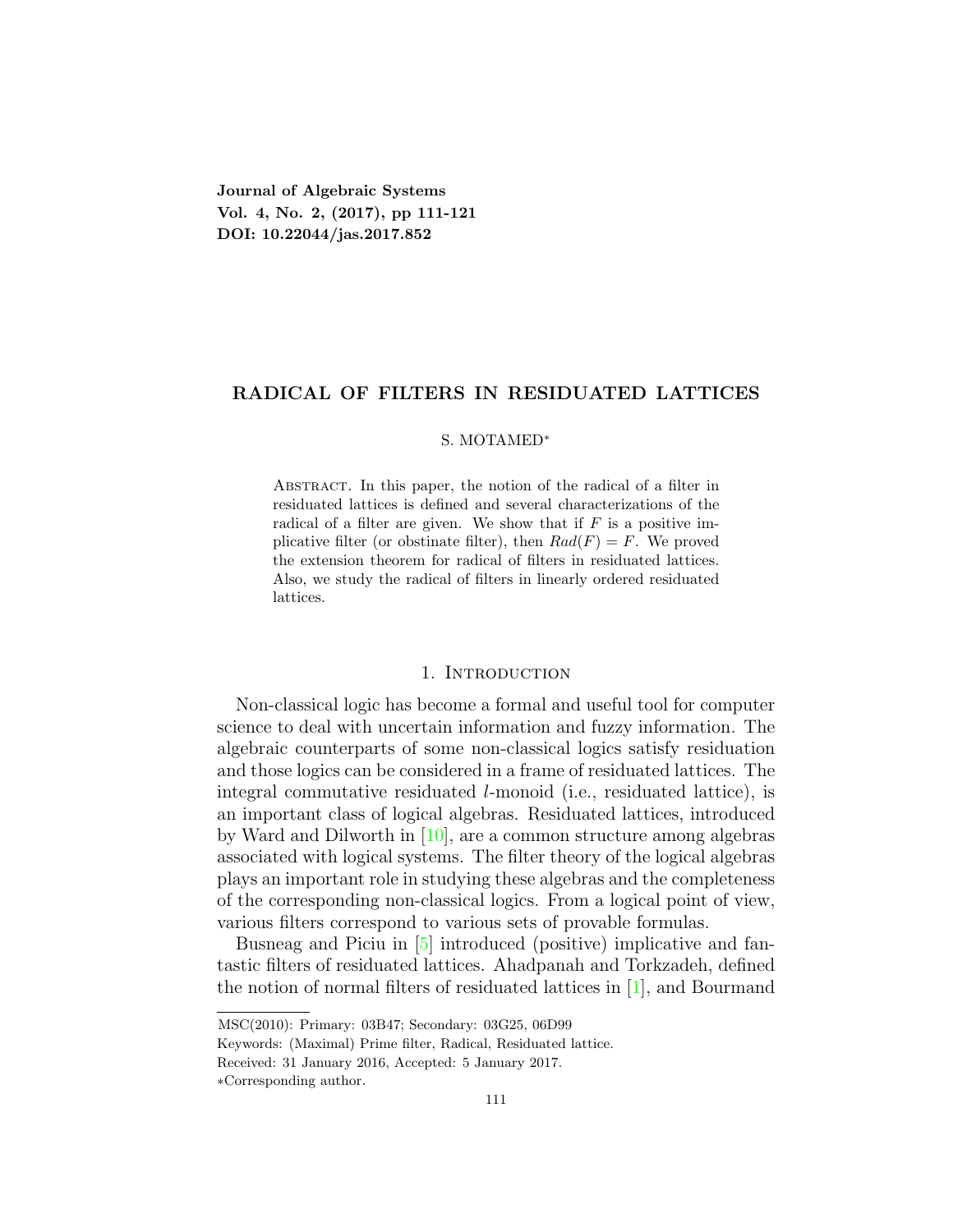Saeid and Pourkhatoun defined the notion of obstinate filters of residuated lattices in  $\lceil 3 \rceil$ . The aim of this paper is to present some new results in the field of residuated lattices, specifically by introducing and studying the radical of filters in residuated lattices.

The structure of this paper is as follows: In Section 2, we recall some definitions and facts about residuated lattices that we will use in the sequel. In Section 3, we will introduce the concept of the radical of a filter and we investigate some of its properties.

# 2. **Preliminaries**

A residuated lattice is an algebra  $(L, \wedge, \vee, \odot, \rightarrow, 0, 1)$  with four binary operations  $\land$ ,  $\lor$ ,  $\ast$ ,  $\rightarrow$  and two constants 0, 1 such that:

 $(LR_1)$   $(L, \wedge, \vee, 0, 1)$  is a bounded lattice;

 $(LR_2)$   $(L, \odot, 1)$  is a commutative ordered monoid;

 $(LR_3)$  ⊙ and → form an adjoint pair i.e,  $c ≤ a → b$  if and only if *a* ⊙ *c*  $\leq b$ , for all *a*, *b*, *c*  $\in$  *L*.

Letting  $x \in L$  be an arbitrary element,  $x^*$  is defined by  $x \to 0$ .

<span id="page-1-0"></span>**Proposition 2.1.** [[2,](#page-9-3) [7,](#page-10-1) [10](#page-10-0)] *Let L be a residuated lattice. Then, for any*  $x, y, z, w \in L$ *, we have:* 

$$
(R_1) 1 \rightarrow x = x, x \rightarrow x = 1;
$$
  
\n
$$
(R_2) x \odot y \leq x, y \text{ hence } x \odot y \leq x \land y, x \leq y \rightarrow x \text{ and } x \odot 0 = 0;
$$
  
\n
$$
(R_3) x \leq y \text{ if and only if } x \rightarrow y = 1;
$$
  
\n
$$
(R_4) x \rightarrow 1 = 1, 0 \rightarrow x = 1, 1 \rightarrow 0 = 0;
$$
  
\n
$$
(R_5) x \leq (x \rightarrow y) \rightarrow y ;
$$
  
\n
$$
(R_6) x \rightarrow y \leq (z \rightarrow x) \rightarrow (z \rightarrow y) \leq z \rightarrow (x \rightarrow y);
$$
  
\n
$$
(R_7) x \rightarrow y \leq (y \rightarrow z) \rightarrow (x \rightarrow z) \text{ and } (x \rightarrow y) \odot (y \rightarrow z) \leq x \rightarrow z;
$$
  
\n
$$
(R_8) x \leq y \text{ implies } y \rightarrow z \leq x \rightarrow z, z \rightarrow x \leq z \rightarrow y, x \odot z \leq y \odot z,
$$
  
\n
$$
y^* \leq x^*, \text{ and } x^{**} \leq y^{**};
$$
  
\n
$$
(R_9) x \rightarrow (y \rightarrow z) = (x \odot y) \rightarrow z = y \rightarrow (x \rightarrow z) \text{ (so, } x \rightarrow y^* = y \rightarrow x^* = (x \odot y)^*);
$$
  
\n
$$
(R_{10}) x \leq x^{**}, x^{***} = x^* \text{ and } x \leq x^* \rightarrow y;
$$
  
\n
$$
(R_{11}) x \odot x^* = 0, x \odot y = 0 \text{ iff } x \leq y^*;
$$
  
\n
$$
(R_{12}) x^* \odot y^* \leq (x \odot y)^* \text{ so, } (x^*)^n \leq (x^n)^*, \text{ for every } n \geq 1;
$$
  
\n
$$
(R_{13}) x^{**} \odot y^{**} \leq (x \odot y)^* \text{ so, } (x^{**})^n \leq (x^n)^* \text{, for every } n \geq 1;
$$
  
\n
$$
(R_{14}) (x \lor y)^* = x^* \land y^*;
$$

From now onwards,  $(L, \wedge, \vee, \odot, \rightarrow, 0, 1)$  or simply *L*, is a residuated lattice.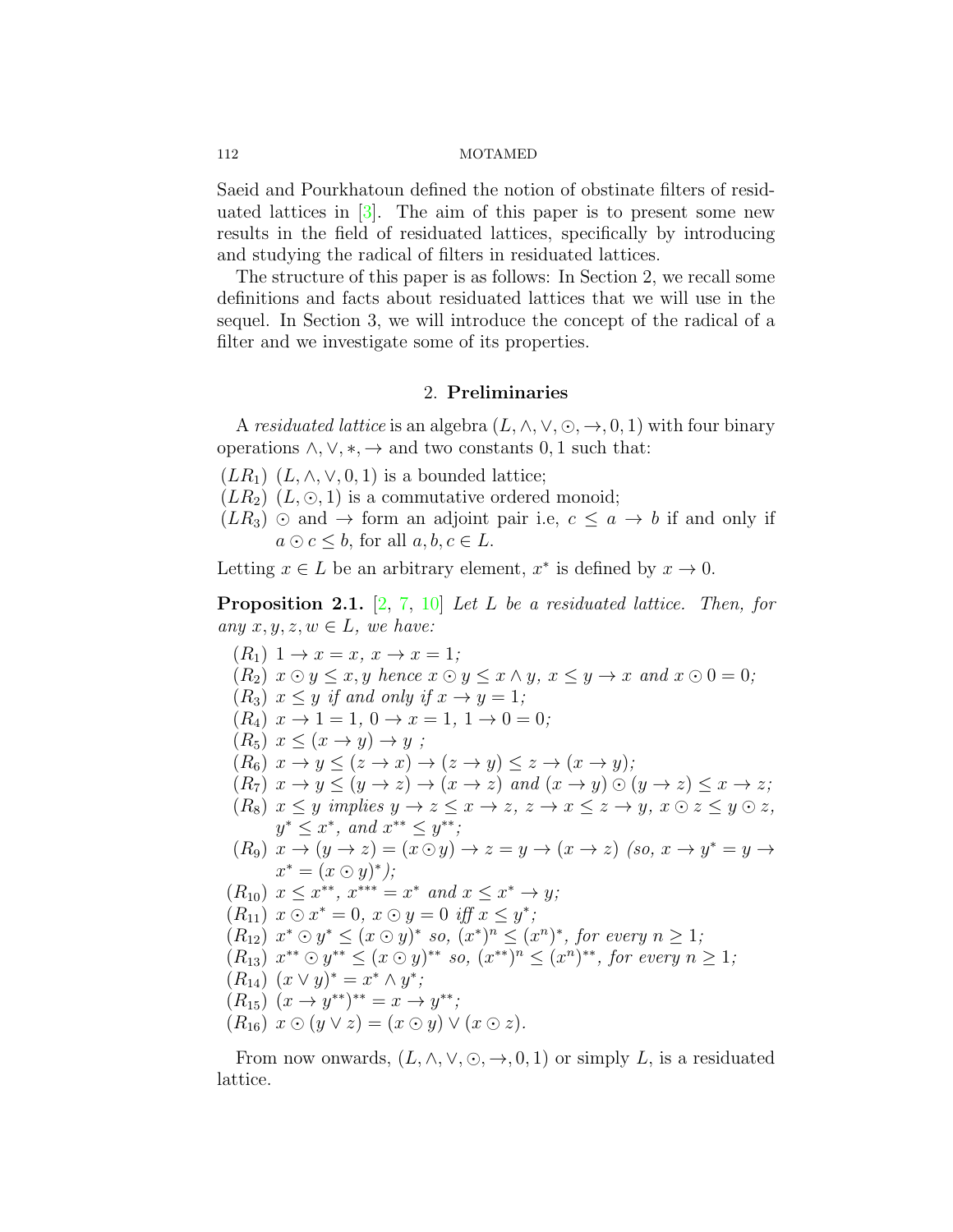The following definitions are stated from [[1,](#page-9-1) [3](#page-9-2), [5,](#page-9-0) [9](#page-10-2)]. Let  $\phi \neq F \subseteq L$ , and  $x, y, z \in L$ . For convenience, we enumerate some conditions which will be used in the sequel:

 $(F_1)$   $x, y \in F$  implies  $x \odot y \in F$  and  $x \in F$ ,  $x \leq y$  imply  $y \in F$ .  $(F_1)'$   $1 \in F$  and  $x, x \to y \in F$  imply  $y \in F$ .  $(F_2)$   $x \vee y \in F$  implies  $x \in F$  or  $y \in F$ .  $(F_2)'$   $x \to y \in F$  or  $y \to x \in F$ .  $(F_3)$   $x \notin F$  if and only if there exists  $n \geq 1$  such that  $(x^n)^* \in F$ .  $(F_4)$   $(y \to z) \to y \in F$  implies  $y \in F$ .  $(F_5)$   $x, y \notin F$  implies  $x \to y \in F$  and  $y \to x \in F$ .

*F* is called a *filter* of *L*, if it satisfies in the condition  $(F_1)$ . The set of all filters in *L*, is denoted by  $F(L)$ . We have  $F \in F(L)$  if and only if it satisfies in the condition  $(F_1)'$ .  $F \in F(L)$  is called *proper* if  $F \neq L$ (that is,  $0 \notin F$ ). *F* is called a *prime filter* of *L*, if  $0 \notin F$  and it satisfies in the conditions  $(F_1)$  and  $(F_2)$ . We denote by  $Spec(L)$ , the set of all prime filters of *L*.  $F \in Spec(L)$  if and only if  $0 \notin F$  and it satisfies in conditions  $(F_1)$  and  $(F_2)'$ . *F* is called a *maximal filter* of *L*, if  $0 \notin F$ and it satisfies in the conditions  $(F_1)$  and  $(F_3)$ . We denote by  $Max(L)$ , the set of all maximal filters of *L*. *F* is called a *positive implicative filter* of *L*, if it satisfies in the conditions  $(F_1)$  and  $(F_4)$ . We denote by *P IF*(*L*), the set of all positive implicative filters of *L*. *F* is called an *obstinate filter* of *L*, if  $0 \notin F$  and it satisfies in the conditions  $(F_1)$  and  $(F_5)$ . We denote by  $OF(L)$ , the set of all obstinate filters of L. We have,  $Max(L) \subseteq Spec(L)$ .

<span id="page-2-0"></span>**Theorem 2.2.** [[8\]](#page-10-3) *Let L be a nontrivial residuated lattice and*  $F \in$ *F*(*L*)*. Then*

- *(1)* There exists  $M \in Max(L)$ , such that  $F \subseteq M$ .
- $(2)$  *If*  $a \notin F$ *, there exists*  $P \in Spec(L)$  *such that*  $F \subseteq P$  *and*  $a \notin P$ *.*

An element  $a \in L$  is called *complemented* if there exists an element *b* ∈ *L* such that  $a ∨ b = 1$  and  $a ∧ b = 0$ . We will denote the set of all complemented elements in *L* by  $B(L)$ . If  $e \in B(L)$ , then  $(e \rightarrow x) \rightarrow$  $e = e$ , for every  $x \in L$ , [[4\]](#page-9-4).

**Definition 2.3.** [\[6](#page-10-4)] The intersection of all maximal filters of a residuated lattice  $L$  is called the radical of  $L$ , and is denoted by  $Rad(L)$ . Then,  $Rad(L) = \{a \in L : (a^n)^* \le a, \text{ for any } n \in N\}.$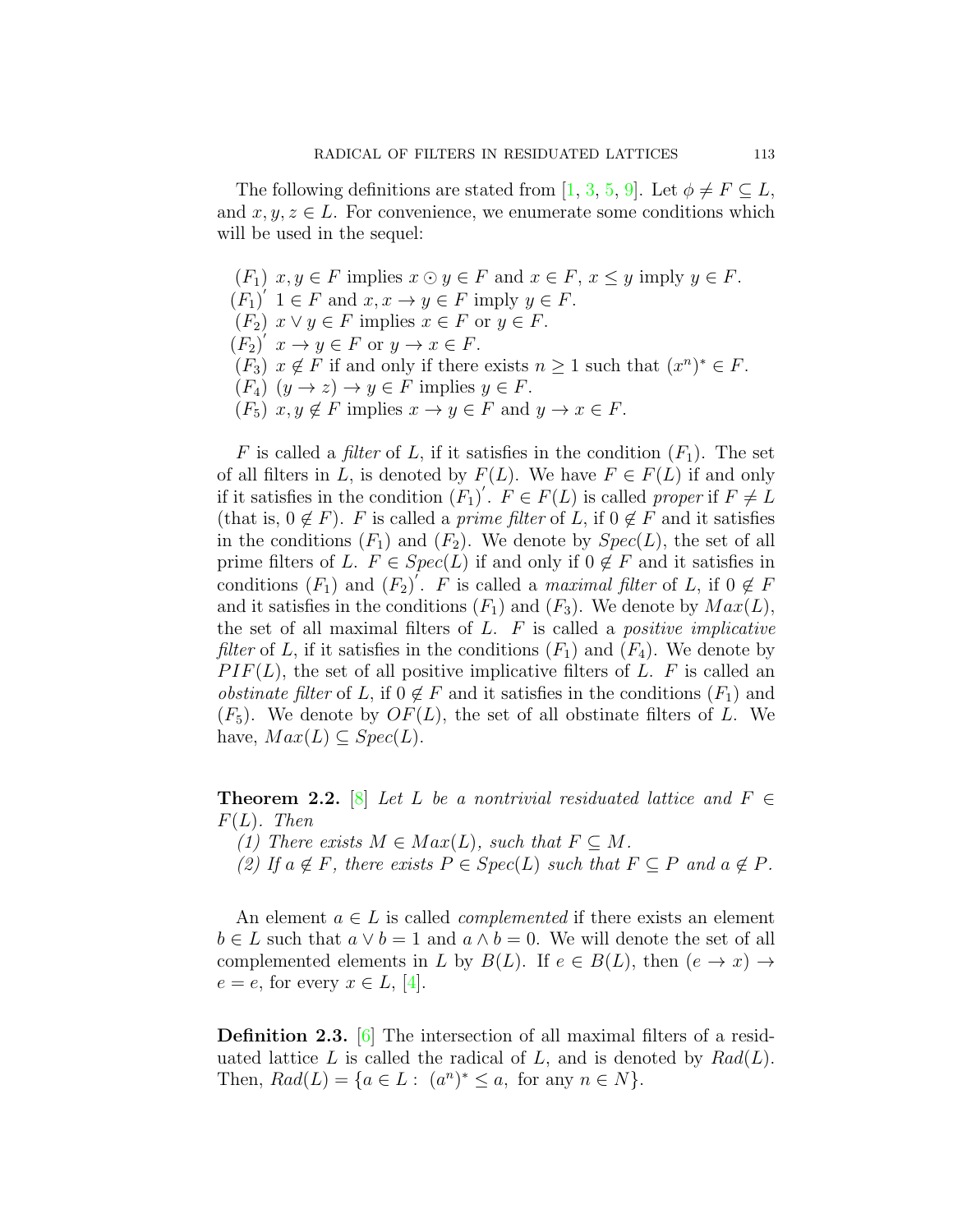## 3. **On Radical of Filters**

<span id="page-3-0"></span>**Definition 3.1.** Let *F* be a proper filter of *L*. The intersection of all maximal filters of *L* which contain *F* is called the radical of *F*, and it is denoted by  $Rad(F)$ . If  $F = L$ , then we put  $Rad(L) = L$ .

**Note.**  $Rad({1})$  is the same as  $Rad(L)$ , which is defined in [[6](#page-10-4)].

<span id="page-3-1"></span>**Theorem 3.2.** *Let*  $F \in F(L)$ *. Then* 

- $(1)$   $Rad(F) \in F(L)$ .
- $(2)$   $F \subseteq Rad(F)$ .
- (3) If  $F \in Max(L)$ , then  $Rad(F) = F$ .

*Proof.* By Definition [3.1](#page-3-0), the proof is clear.  $\Box$ 

In the following example, we show that the inverse inclusion of Theorem [3.2\(](#page-3-1)3), may not hold in general.

<span id="page-3-3"></span>**Example 3.3.** Let  $L = \{0, a, b, c, d, 1\}$ , where  $0 < c < a, b < 1$  and  $0 < d < a < 1$ . Define  $\odot$  and  $\rightarrow$  as follows:

|                                                                                                              |  |  |  | $\rightarrow$   0 a b c d 1 $\odot$   0 a b c d 1                                                          |  |  |  |
|--------------------------------------------------------------------------------------------------------------|--|--|--|------------------------------------------------------------------------------------------------------------|--|--|--|
|                                                                                                              |  |  |  | $0 \mid 1 \quad 1 \quad 1 \quad 1 \quad 1 \quad 1 \qquad 0 \mid 0 \quad 0 \quad 0 \quad 0 \quad 0 \quad 0$ |  |  |  |
| $a \quad c \quad 1 \quad b \quad b \quad a \quad 1 \qquad a \quad 0 \quad d \quad c \quad 0 \quad d \quad a$ |  |  |  |                                                                                                            |  |  |  |
|                                                                                                              |  |  |  | $b$   d a 1 a d 1 b   0 c b c 0 b                                                                          |  |  |  |
|                                                                                                              |  |  |  | $c \ a \ 1 \ 1 \ 1 \ a \ 1 \ c \   \ 0 \ 0 \ c \ 0 \ 0 \ c$                                                |  |  |  |
|                                                                                                              |  |  |  | $d \mid b \mid 1 \mid b \mid b \mid 1 \mid 1 \mid d \mid 0 \mid d \mid 0 \mid 0 \mid d \mid d$             |  |  |  |
|                                                                                                              |  |  |  | $1 \t 0 \t a \t b \t c \t d \t 1 \t 1 \t 0 \t a \t b \t c \t d \t 1$                                       |  |  |  |

Then,  $(L, \wedge, \vee, \odot, \rightarrow, 0, 1)$  is a residuated lattice. We can see that  $Rad({1}) = {1}$ , while  ${1} \notin Max(L)$ .

<span id="page-3-2"></span>**Theorem 3.4.** Let F be a proper filter of L and  $a \in L$ . The following *conditions are equivalent:*

- $(1)$   $a \in Rad(F)$ ;
- $(2)$   $(a^n)^* \rightarrow a \in F$ , for all  $n \in N$ ;
- $(3)$   $a^* \to a^n \in F$ , for all  $n \in N$ .

*Proof.* (1)  $\Rightarrow$  (2) Let  $a \in Rad(F)$  and there exists  $n \in N$  such that  $(a^n)^* \to a \notin F$ . Then, by Theorem [2.2\(](#page-2-0)2), there exists  $P \in Spec(L)$ such that  $F \subseteq P$  and  $(a^n)^* \to a \notin P$ . Since  $P \in Spec(L)$ , we obtain  $a \rightarrow (a^n)^* \in P$ . Also, by Theorem [2.2](#page-2-0)(1), there exists  $M \in Max(L)$ such that  $M \supseteq P$ . Therefore,  $a \to (a^n)^* \in M$ . If  $a \in M$ , then  $a^n \in M$ , for all  $n \in N$ . Also, we have  $a \to (a^n)^* \in M$ , hence  $(a^n)^* \in M$  and so  $0 = a^n \odot (a^n)^* \in M$ , which is a contradiction. Thus,  $a \notin M$ . We have  $F \subseteq P \subseteq M$  and  $a \notin M$ , hence  $a \notin Rad(F)$ , which is a contradiction. Therefore,  $(a^n)^* \to a \in F$ , for all  $n \in N$ .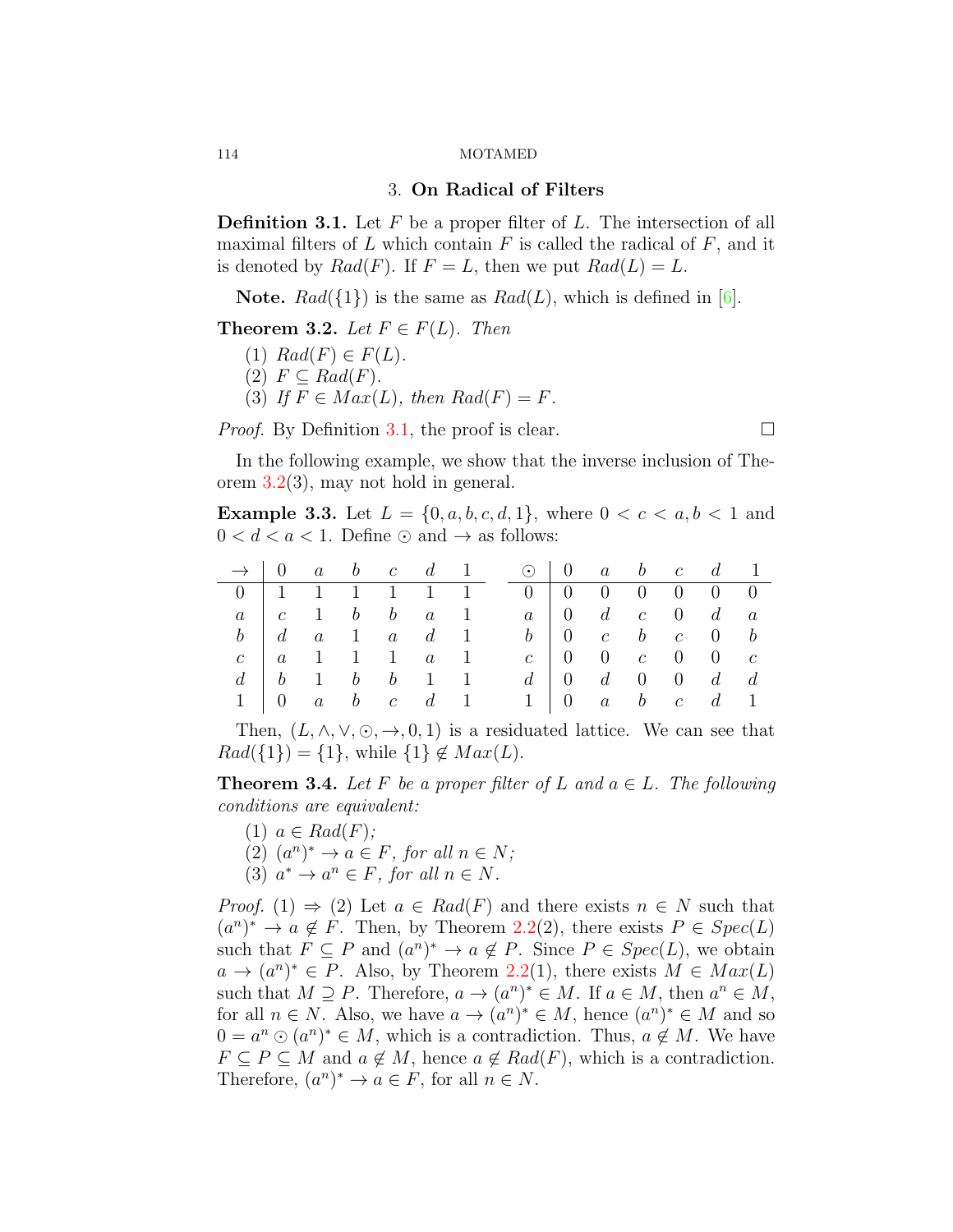$(2) \Rightarrow (1)$  Let  $(a^n)^* \rightarrow a \in F$ , for all  $n \in N$  and  $a \notin Rad(F)$ . Then, there exists  $M \in Max(L)$ , such that  $M \supseteq F$  and  $a \notin M$ . Since  $M \in Max(L)$ , there exists  $n \in N$  such that  $(a^n)^* \in M$ . We have  $(a^n)^* \to a \in F \subseteq M$ , hence  $a \in M$ . Then,  $a^n \in M$  and so  $0 = (a^n)^* \odot a^n \in M$ , which is a contradiction. Therefore,  $a \in Rad(F)$ .

 $(1) \Rightarrow (3)$  Let  $a \in Rad(F)$ . Since  $Rad(F) \in F(L)$ , we obtain  $a^n \in$ *Rad*(*F*), for all  $n \in N$ . So, by (1)  $\Leftrightarrow$  (2), we get  $((a^n)^m)^* \to a^n \in F$ , for all  $m \in N$ . We have  $a^{nm} \leq a$  then by Proposition [2.1,](#page-1-0)  $(a^{nm})^* \to$  $a^n \leq a^* \to a^n$ . Therefore,  $a^* \to a^n \in F$ , for all  $n \in N$ .

 $(3) \Rightarrow (1)$  Let  $a^* \rightarrow a^n \in F$ , for all  $n \in N$  and  $a \notin Rad(F)$ . Then there exists  $M \in Max(L)$  such that  $F \subseteq M$  and  $a \notin M$ . Hence, there exists  $m \in N$  such that  $(a^m)^* \in M$ . By Proposition [2.1](#page-1-0), we have  $a^m \leq (a^m)^{**}$ , hence  $a^* \to a^m \leq a^* \to (a^m)^{**}$ , and so  $a^* \to (a^m)^{**} \in F$ . By Proposition [2.1,](#page-1-0) we have

$$
(am)* \to a** = (am)* \to (a* \to 0),
$$
  
= a<sup>\*</sup> \to ((a<sup>m</sup>)<sup>\*</sup> \to 0),  
= a<sup>\*</sup> \to (a<sup>m</sup>)<sup>\*\*</sup> \in F.

Therefore,  $(a^m)^* \to a^{**} \in F \subseteq M$ . Since  $(a^m)^* \in M$ , we get that  $a^{**} \in M$  and so  $(a^{**})^m \in M$ , for all  $m \in N$ . By Proposition [2.1,](#page-1-0) we have  $(a^{**})^m$  ≤  $(a^m)^{**}$ . Thus  $(a^m)^{**}$  ∈ *M*. Since  $(a^m)^*$  ∈ *M*, hence  $0 = (a^m)^{**} \odot (a^m)^* \in M$ , which is a contradiction, and our proof is finished.  $\Box$ 

<span id="page-4-0"></span>**Theorem 3.5.** *Let*  $F \in F(L)$ *. Then* 

(1) If 
$$
F \in PIF(L)
$$
, then  $Rad(F) = F$ .

(2) If  $F \in OF(L)$ , then  $Rad(F) = F$ .

*Proof.* (1) Let  $F \in PIF(L)$ . By Theorem [3.2](#page-3-1)(2), we must show that  $Rad(F) \subseteq F$ . Let  $x \in Rad(F)$ . Then, by Theorem [3.4,](#page-3-2) we get  $(x^n)^* \to$  $x \in F$ , for all  $n \in N$ . Take  $n = 1$ ,  $(x \to 0) \to x \in F$ . Thus, by the fact that  $F \in PIF(L)$ , we get  $x \in F$ , that is  $Rad(F) \subseteq F$ . Therefore,  $Rad(F) = F$ .

(2) The proof follows from  $OF(L) \subseteq PIF(L)$  [[3](#page-9-2), Theorem 3.13] and part  $(1)$ .

**Remark.** By Theorem 3.4[[1](#page-9-1)], if  $F \in PIF(L)$ , then  $(x \rightarrow y) \rightarrow y \in$ *F* implies  $(y \to x) \to x \in F$ , for  $x, y \in L$ .

By the above remark and the following example, we conclude that the converse of Theorem [3.5,](#page-4-0) may not hold in general.

**Example 3.6.** Let  $L = [0, 1]$ . Define  $\odot$  and  $\rightarrow$ , as follows:

$$
x \odot y = min\{x, y\}
$$
 and  $x \rightarrow y = \begin{cases} 1 & \text{if } x \leq y \\ y & \text{if } x > y \end{cases}$ ,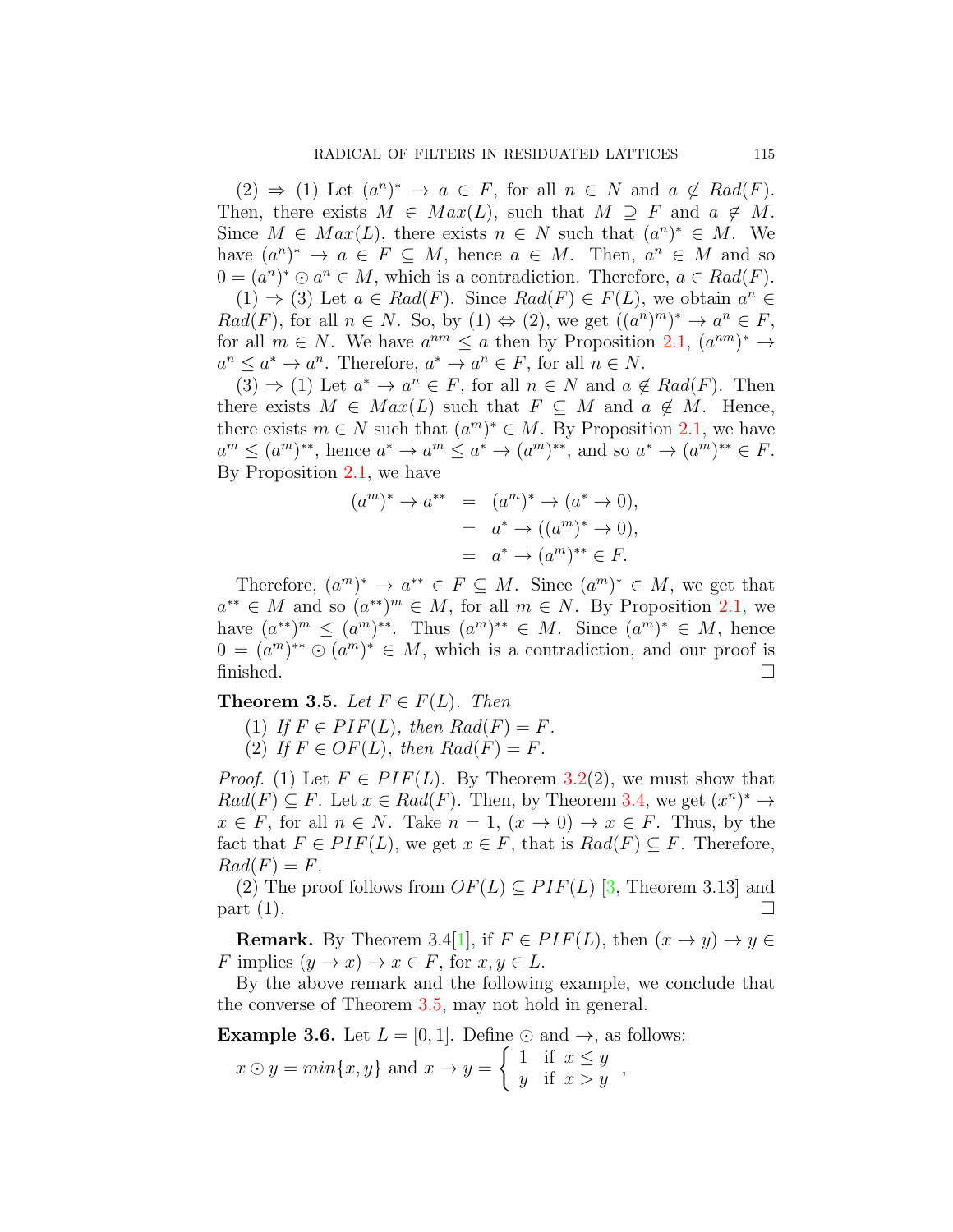Then  $(L, \wedge, \vee, \odot, \rightarrow, 0, 1)$  is a residuated lattice, and  $F = \left[\frac{1}{2}, 1\right] \in$ *F*(*L*). We have  $(\frac{1}{4} \rightarrow \frac{1}{5}) \rightarrow \frac{1}{5} = 1 \in F$  but  $(\frac{1}{5} \rightarrow \frac{1}{4}) \rightarrow \frac{1}{4} = \frac{1}{4}$  $\frac{1}{4} \notin F$ . Hence,  $F \notin PIF(L)$  and so (by  $OF(L) \subseteq PIF(L)$  [[3,](#page-9-2) Theorem 3.13])  $F \notin \mathcal{O}F(L)$ , while  $Rad(F) = F$ .

<span id="page-5-0"></span>**Theorem 3.7.** *Let*  $F$  *be a proper filter of*  $L$  *and*  $a, b \in Rad(F)$ *. Then, the following conditions hold:*

- $(1)$   $a^* \rightarrow b \in F$ .
- $(2)$   $(a^* \odot b^*)^* \in F$ .

*Proof.* (1) Let  $a, b \in Rad(F)$ . Then,  $a \odot b \in Rad(F)$  and so  $(a \odot b)^* \rightarrow$  $(a \odot b) \in F$ . We have  $a \odot b \leq a$  then  $(a \odot b)^* \rightarrow (a \odot b) \leq a^* \rightarrow (a \odot b)$ . Therefore,  $a^* \to (a \odot b) \in F$ . Since  $a \odot b \leq b$ , then  $a \odot b \to b = 1 \in F$ and so  $(a^* \to (a \odot b)) \odot ((a \odot b) \to b) \in F$ . By Proposition [2.1,](#page-1-0)  $(a^* \to (a \odot b)) \odot ((a \odot b) \to b) \leq a^* \to b$ . Hence, we obtain  $a^* \to b \in F$ . (2) Let  $a, b \in Rad(F)$ . Then by (1), we have  $a^* \to b \in F$ . By Proposition [2.1,](#page-1-0)  $b \leq b^{**}$  we get that  $a^* \to b \leq a^* \to b^{**}$  and then

 $a^* \to b^{**} \in F$ . By Proposition [2.1,](#page-1-0) we have  $(a^* \odot b^*)^* = a^* \to b^{**}$  and then  $(a^* \odot b^*)$  $*$   $\in$  *F*.

**Example 3.8.** Let  $L = \{0, a, b, c, d, 1\}$  be as in Example [3.3.](#page-3-3) We have  $F = \{b, 1\} \in F(L)$ .  $d^* \to b = 1 \in F$  while  $d \notin Rad(F) = \{b, 1\}$ , hence the converse of Theorem [3.7](#page-5-0)(1) is not true in general.  $(a^* \odot b^*)^* = 1 \in$ *F*, while  $a \notin Rad(F)$ , hence the converse of Theorem [3.7](#page-5-0)(2) is not true in general.

**Lemma 3.9.** *Let*  $F$  *be a proper filter of*  $L$  *and*  $a \in L$ *. Then*  $a^* = 0$ *, for all*  $a \in L \setminus \{0\}$ *, if and only if*  $Rad(F) = L \setminus \{0\}$ *.* 

*Proof.* Let  $a^* = 0$ , for all  $a \in L \setminus \{0\}$ . It is clear that  $Rad(F) \subseteq L \setminus \{0\}$ . We must show that  $L \setminus \{0\} \subseteq Rad(F)$ . Take  $x \in L \setminus \{0\}$ , then by hypothesis  $x^* = 0$  and so  $x^* \to x^n = 0 \to x^n = 1 \in F$ , for all  $n \in N$ . Therefore,  $x \in Rad(F)$ , by Theorem [3.4](#page-3-2). Hence,  $Rad(F) = L \setminus \{0\}$ .

Conversely, let  $Rad(F) = L \setminus \{0\}$  and there exists  $a \in L \setminus \{0\}$  such that  $a^* \neq 0$ . Hence, by hypothesis  $a^*$ ,  $a \in Rad(F)$ , so  $0 \in Rad(F)$ , which is a contradiction.  $\Box$ 

<span id="page-5-1"></span>**Theorem 3.10.** *Let*  $F$  *and*  $G$  *be proper filters of*  $L$  *and*  $a, b \in L$ *. Then,* 

- (1) *If*  $F \subseteq G$ *, then*  $Rad(F) \subseteq Rad(G)$ *.*
- (2)  $Rad(F) = L$  *if and only if*  $F = L$ *.*

*Proof.* (1) Let  $F \subseteq G$  and  $x \in Rad(F)$ . Then,  $(x^n)^* \to x \in F \subseteq G$ , for all  $n \in N$ . Hence,  $x \in Rad(G)$ .

(2) Let  $Rad(F) = L$ . Then,  $0 \in Rad(F)$  and so  $0 = 1 \rightarrow 0$  $(0^n)^* \rightarrow 0 \in F$ , for all  $n \in N$ . Therefore,  $F = L$ . The converse is clear.  $\Box$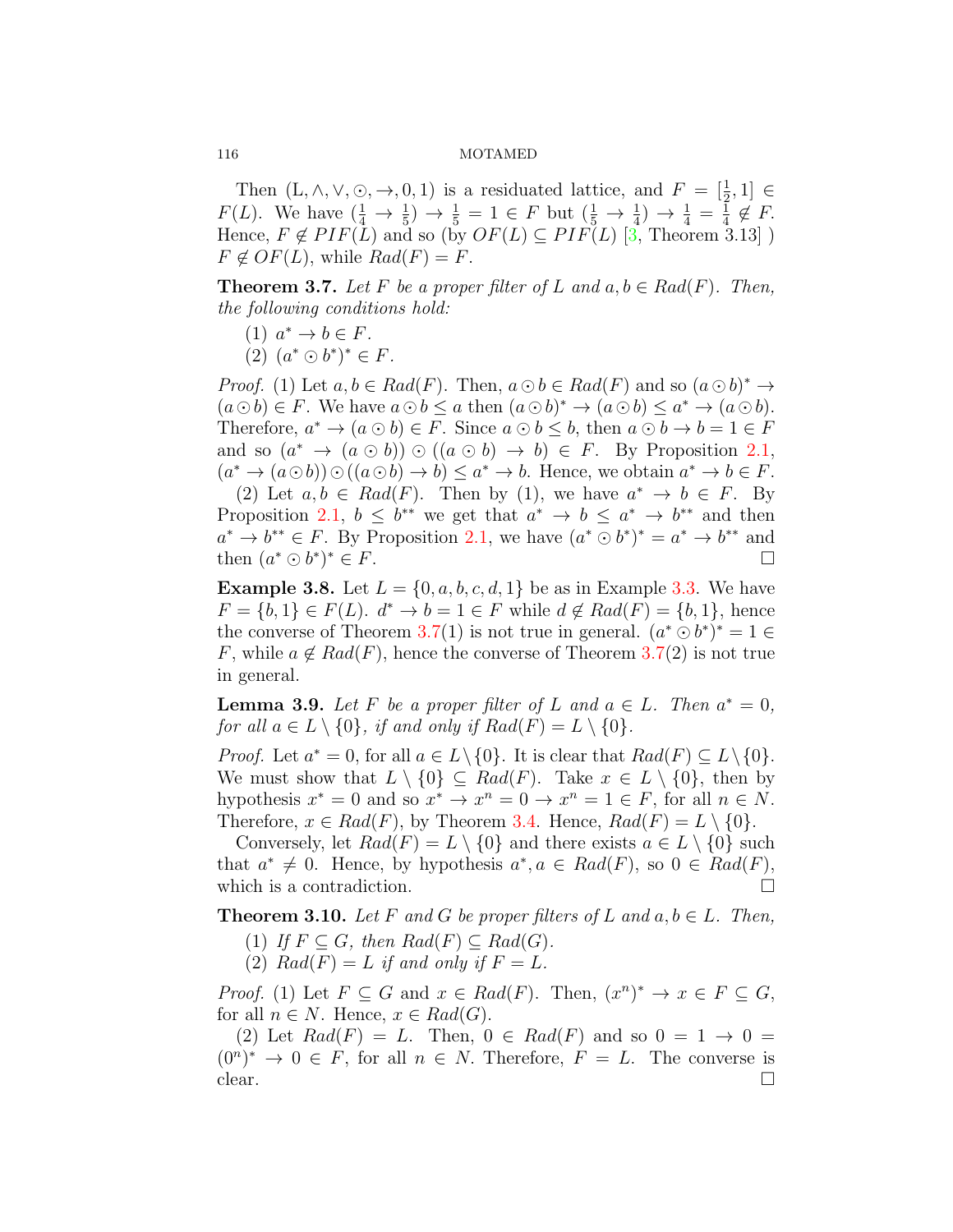An element  $a \in L$  is called a nilpotent element of L, if  $a^n = 0$ , for some  $n \in N$ . The set of all nilpotent elements of L is denoted by  $Nil(L).$ 

The order of  $x \in L$ , denoted by  $ord(x)$ , is the smallest  $n \in N$  such that  $x^n = 0$ . If there is no such *n*, then  $ord(x) = \infty$ .

<span id="page-6-1"></span>**Theorem 3.11.** *Let L be a linear ordered residuated lattice and F be a proper filter of L. Then, we have the following statements.*

- $(1)$  *If*  $a \in Rad(F)$ , then,  $((a^n)^* \odot (a^n)^*) \rightarrow a = 1$ , for all  $n \in N$ ;
- (2) If  $a \notin Rad(F)$  then  $a \in Nil(L)$ ;
- (3)  $Rad(F) = \{a : ord(a) = \infty\};$
- $(A) Rad(F) = {a \in L : ((a^n)^*)^m = 0, \forall n \in N, \exists m \in N}.$

*Proof.* (1) Let  $a \in Rad(F)$ . Then  $(a^n)^* \to a \in F$ , for all  $n \in N$ . We have  $(a^n)^* \to a \leq (a^n)^*$  or  $(a^n)^* \leq (a^n)^* \to a$ , for all  $n \in N$ . Let  $(a^n)^* \to a \leq (a^n)^*$ . Since  $(a^n)^* \to a \in F$  then  $(a^n)^* \in F$  and so  $a \in F$ . Hence,  $a^n \in F$ , for all  $n \in N$ , so  $(a^n)^* \odot a^n \in F$ . Therefore,  $0 \in F$ , which is a contradiction. Hence,  $(a^n)^* \leq (a^n)^* \to a$ , for all  $n \in N$ . Then  $(a^n)^* \to ((a^n)^* \to a) = 1$ , for all  $n \in N$ , so  $((a^n)^* \odot (a^n)^*) \to a =$ 1, for all  $n \in N$ .

(2) Let  $a \notin Rad(F)$ . Then, by Theorem [3.4](#page-3-2), there exists  $m \in N$ , such that  $(a^m)^* \rightarrow a \notin F$ . Hence,  $a < (a^m)^*$ , and so by  $(LR_3)$ ,  $a^{m+1} = a \odot a^m = 0$ . Therefore,  $a \in Nil(L)$ .

(3) Let  $a \in Rad(F)$  and  $ord(a) < \infty$ . Hence, there exists  $m \in N$ such that  $a^m = 0$ . By filter property of  $Rad(F)$ , we get that  $a^m \in$  $Rad(F)$ . Therefore,  $0 \in Rad(F)$ , which is a contradiction. Hence,  $ord(a) = \infty$ .

Conversely, let  $ord(a) = \infty$  and  $a \notin Rad(F)$ . Then by (2),  $a \in$ *Nil*(*L*), i.e. *ord*(*a*)  $\lt \infty$ . It is a contradiction, hence  $a \in Rad(F)$ . Thus, the proof is complete.

 $(4)$  Let  $((a^n)^*)^m = 0$ , for all  $n \in N$ , for some  $m \in N$  and  $a \notin Rad(F)$ . Then, there exists  $M \in Max(L)$  such that  $F \subseteq M$  and  $a \notin M$ . So  $(a^n)^* \in M$ , for some  $n \in N$ . By hypothesis, we have  $((a^n)^*)^m = 0$ , for some  $m \in N$ , hence  $0 \in M$ , which is a contradiction. Therefore,  $a \in Rad(F)$ .

Conversely, let  $a \in Rad(F)$ ,  $((a^n)^*)^m \neq 0$ , for some  $n \in N$  and for all  $m \in N$ . Hence  $ord((a^n)^*) = \infty$ . By part (3), we obtain  $(a^n)^* \in$ *Rad*(*F*), and we have  $a^n \in Rad(F)$ , for all  $n \in N$ . Therefore  $0 =$  $(a^n)^* \odot a^n \in Rad(F)$ , which is a contradiction. So  $((a^n)^*)^m = 0$ , for all  $n \in N$  and for some  $m \in N$ .

<span id="page-6-0"></span>**Lemma 3.12.** *Let*  $F \in F(L)$ *. Then*  $(1) Rad(F)\bigcap B(L)\subseteq F$ .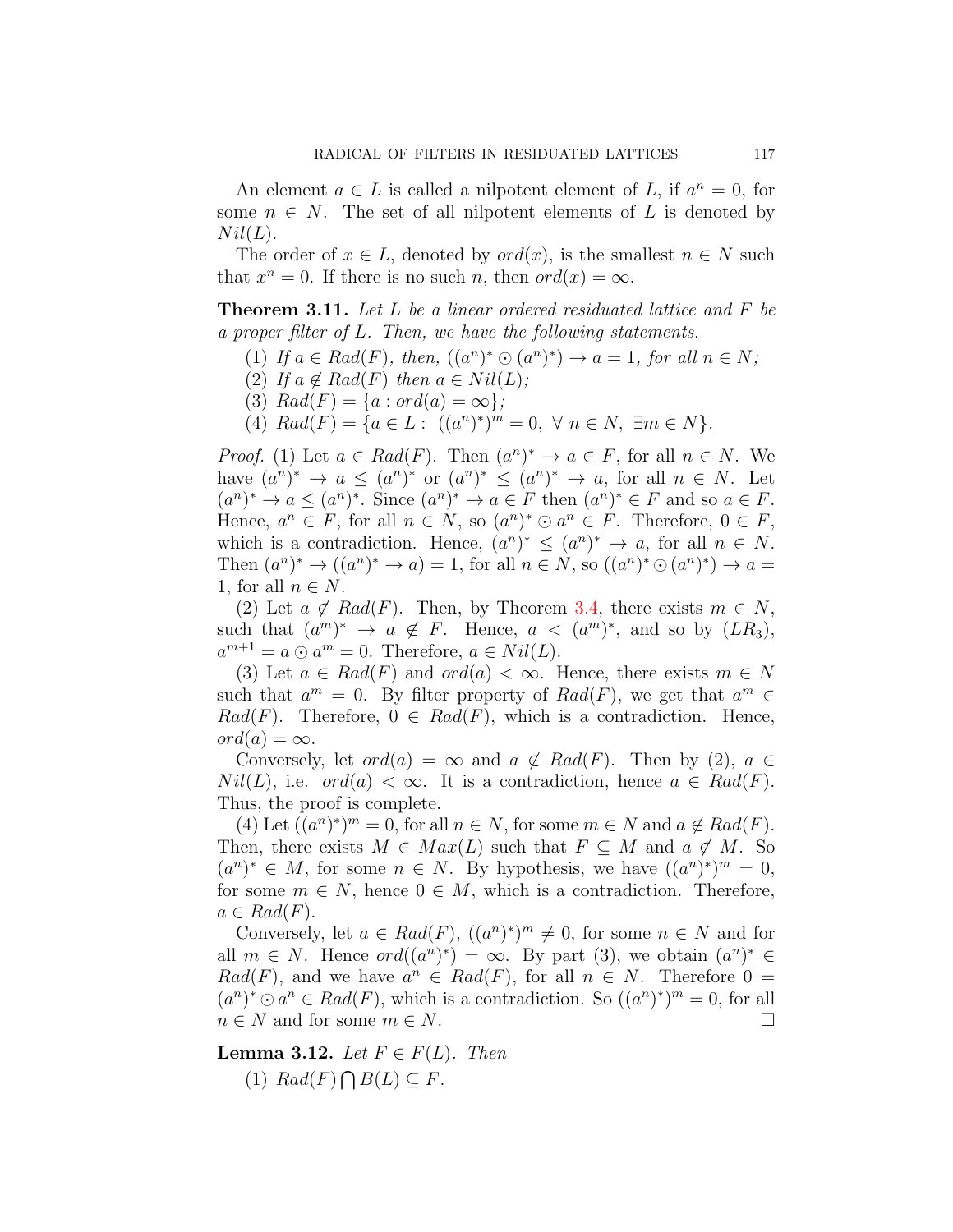$(A) Rad({1}) \bigcap B(L) = {1}.$ 

*Proof.* (1) Let  $x \in Rad(F) \cap B(L)$ . Then,  $x \in Rad(F)$  and  $x \in B(L)$ . By  $x \in B(L)$ , we have  $(x \to 0) \to x = x$ . By  $x \in Rad(F)$ ,  $(x^n)^* \to$  $x \in F$ , for all  $n \in N$ , and so  $x^* \to x \in F$ . We have  $x^* \to x = x$ . Hence,  $x \in F$ . Therefore,  $Rad(F) \cap B(L) \subseteq F$ .

(2) taking  $F = \{1\}$  in part (1), the proof is clear. Then the proof is clear.  $\Box$ 

In the following example we show that the equality of Lemma  $3.12(1)$  $3.12(1)$ may not hold, in general.

**Example 3.13.** Let  $L = \{0, a, b, 1\}$ , where  $0 < a < b < 1$ . Define  $\odot$ and  $\rightarrow$  as follows:

|  | $\odot$ 0 a b 1                                          |  |                                    | $\rightarrow$ 0 a b 1                           |  |  |
|--|----------------------------------------------------------|--|------------------------------------|-------------------------------------------------|--|--|
|  | $0 \mid 0 \mid 0 \mid 0 \mid 0$                          |  | $0 \mid 1 \quad 1 \quad 1 \quad 1$ |                                                 |  |  |
|  | $a \begin{array}{ c c c } a & 0 & 0 & a & a \end{array}$ |  |                                    | $a \mid a \quad 1 \quad 1 \quad 1$              |  |  |
|  | $b \begin{bmatrix} 0 & a & b & b \end{bmatrix}$          |  |                                    | $b \begin{bmatrix} 0 & a & 1 & 1 \end{bmatrix}$ |  |  |
|  | $1 \mid 0 \quad a \quad b \quad 1$                       |  |                                    | $1 \quad 0 \quad a \quad b \quad 1$             |  |  |

Then,  $(L, \wedge, \vee, \odot, \rightarrow, 0, 1)$  is a residuated lattice and it is clear that *F* = {*b,* 1} ∈ *F*(*L*) and *B*(*L*) = {0*,* 1}. Hence, *F* ≠ *Rad*(*F*) ∩ *B*(*L*).

If  $F \in F(L)$ , then the relation  $\sim_F$  defined on *L* by  $(x, y) \in \sim_F$  if and only if  $x \to y \in F$  and  $y \to x \in F$  is a congruence relation on L. The *quotient algebra*  $L/\sim_F$  denoted by  $L/F$  becomes a residuated lattice in a natural way, with the operations induced from those of *L*. So, the order relation on  $L/F$  is given by  $x/F \leq y/F$  if and only if  $x \to y \in F$ . We have  $G/F \in Max(L/F)$  if and only if  $G \in Max(L)$  and  $F \subseteq G$ .

<span id="page-7-0"></span>**Theorem 3.14.** Let  $F \in F(L)$ . Then, we have the following state*ments.*

- (1)  $Rad(Rad(F)) = Rad(F)$ .
- (2)  $Rad(Rad(F)/F) = Rad(F)/F = Rad({1}/F)$ .
- $(3)$  *If*  $Rad(F) \subseteq B(L)$ *, then*  $Rad(F) = F$ *.*

*Proof.* (1) By Theorem [3.2](#page-3-1)(2), we have  $Rad(F) \subseteq Rad(Rad(F))$ . It is enough to show that  $Rad(Rad(F)) \subseteq Rad(F)$ . Let  $x \in Rad(Rad(F))$ . Then,  $x \in M$ , for all  $M \in Max(L)$  containing  $Rad(F)$ . Let  $M_0 \in$  $Max(L)$  containing *F*. Then  $M_0 = Rad(M_0) \supseteq Rad(F)$  and so  $x \in$ *M*<sup>0</sup>. Therefore, *x* ∈ *Rad*(*F*), that is  $Rad(Rad(F)) ⊆ Rad(F)$ . Thus,  $Rad(Rad(F)) = Rad(F).$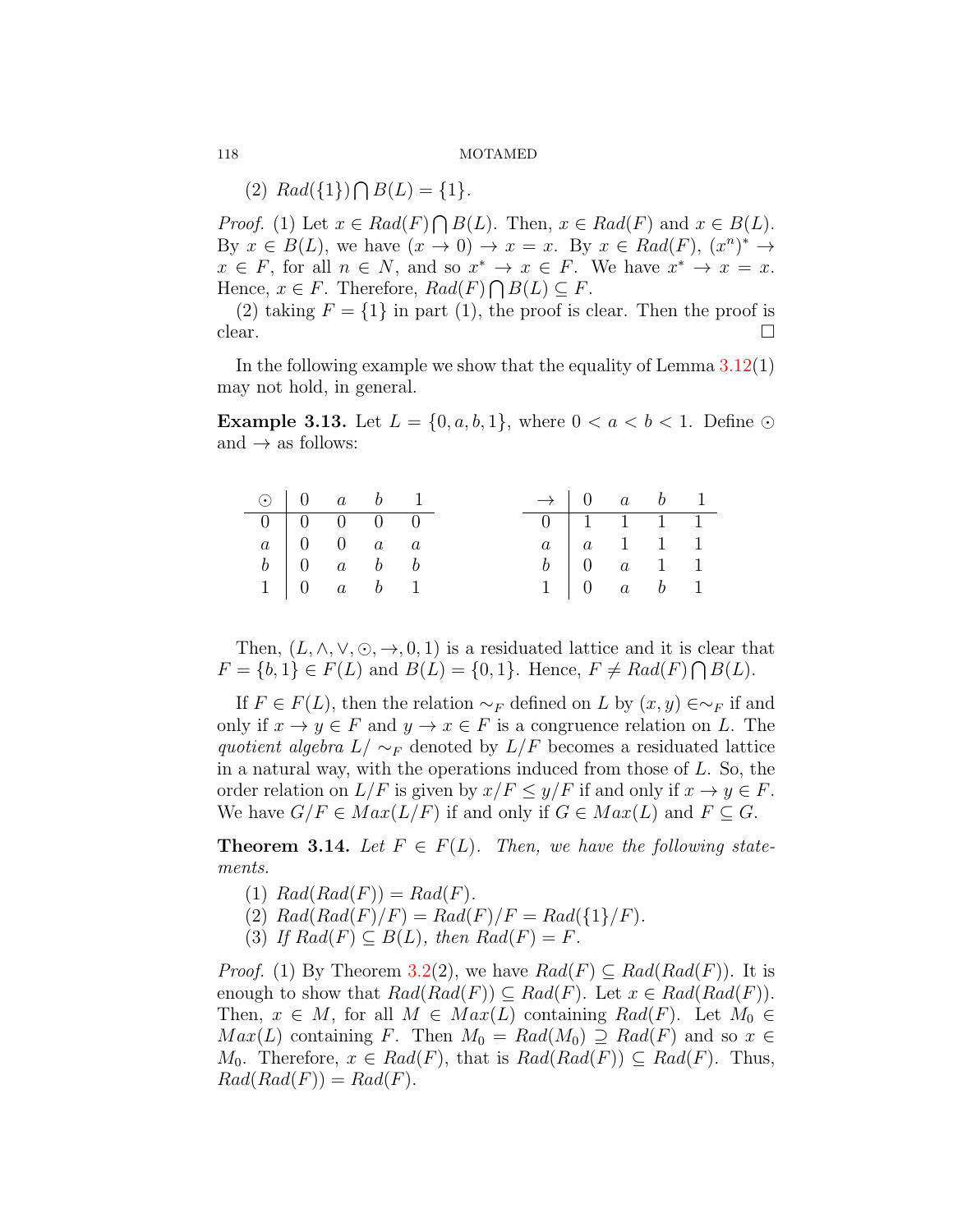(2) We have  $Rad(F)/F \subseteq Rad(Rad(F)/F)$ . We show that  $Rad(Rad(G))$  $F$ ) $/F$ )  $\subseteq$   $Rad(F)/F$ . Take  $a/F \in Rad(Rad(F)/F)$ , then  $((a/F)^n)^* \rightarrow$  $a/F \in Rad(F)/F$ , for all  $n \in N$ . Hence,  $((a^n)^* \rightarrow a)/F = b/F$ , for some  $b \in Rad(F)$ , so  $b \rightarrow ((a^n)^* \rightarrow a) \in F \subseteq Rad(F)$ . Therefore,  $(a^n)^* \to a \in Rad(F)$ , for all  $n \in N$ , that is  $a \in Rad(Rad(F))$ . Thus,  $a/F \in Rad(Rad(F))/F = Rad(F)/F$ .

Now, by definition of radical, we have

$$
Rad(\{1\}/F) = \bigcap_{\substack{N \in Max(L) \\ F \subseteq N}} (N/F) = (\bigcap_{\substack{N \in Max(L) \\ F \subseteq N}} N)/F = Rad(F)/F.
$$

(3) It is clear by Lemma  $3.12(1)$  $3.12(1)$ .

**Proposition 3.15.** *Let*  $F \in F(L)$ *. Then*  $Rad(F) = F$  *if and only if*  $Rad({1}$ */F* $) = {1}$ */F.* 

*Proof.* Let  $Rad(F) = F$ . Then, by Theorem [3.14\(](#page-7-0)2), we have  $Rad({1}$  $\mathcal{F}(F) = \text{Rad}(F)/F = F/F = \{1\}/F$ . Hence  $\text{Rad}(\{1\}/F) = \{1\}/F$ .

Conversely, let  $Rad({1} / F) = {1} / F$ . Then by Theorem [3.14\(](#page-7-0)2),  $Rad(F)/F = \{1\}/F$ . We must show that  $Rad(F) \subseteq F$ . Let  $x \in$ *Rad*(*F*). Then,  $x/F \in Rad(F)/F = \{1\}/F$ , and  $x/F = 1/F$  that is  $x \in F$ , hence  $Rad(F) \subseteq F$ . Therefore,  $Rad(F) = F$ . □

**Proposition 3.16.** *Let L be a linear residuated lattice.*  $a \in Nil(L)$  *if and only if*  $a/Rad(F) \in Nil(L/Rad(F))$ .

*Proof.* Let *L* be a linear residuated lattice and  $a/Rad(F) \in Nil(L/Rad(G))$ *F*)). Then there exists  $n \in N$  such that  $a^n/Rad(F) = (a/Rad(F))^n =$  $0/Rad(F)$ , and so  $a^n \notin Rad(F)$ . By Theorem [3.4,](#page-3-2) there exists  $m \in N$ such that  $((a^n)^m)^* \to a^n \notin F$ , hence  $((a^n)^m)^* \nleq a^n$ . By hypothesis, we get that  $a^n < ((a^n)^m)^*$ , so by  $(LR_3)$ , we get that  $a^n \odot (a^n)^m = 0$ . Therefore,  $a \in Nil(L)$ .

Conversely, let  $a \in Nil(L)$ . Then, there exists  $n \in N$  such that  $a^n = 0$ . Hence  $0/Rad(F) = a^n/Rad(F) = (a/Rad(F))^n$ . Therefore,  $a/Rad(F) \in Nil(L/Rad(F)).$ 

**Proposition 3.17.** *Let*  ${F_i}_{i \in I}$  *be a family of filters of L. Then,*  $Rad(\bigcap_{i \in I} F_i) = \bigcap_{i \in I} Rad(F_i).$ 

*Proof.* We have  $\bigcap_{i\in I} F_i \subseteq F_i \subseteq Rad(F_i)$ , for all  $i \in I$ , then by Theorems  $3.10(1)$  $3.10(1)$  and  $3.14(1)$  $3.14(1)$ , we get that  $Rad(\bigcap_{i\in I} F_i) \subseteq Rad(F_i)$ , for all  $i \in I$ . Therefore,  $Rad(\bigcap_{i \in I} F_i) \subseteq \bigcap_{i \in I} (Rad(F_i))$ .

Conversely, let  $x \in \bigcap_{i \in I} (Rad(F_i))$ . Then  $x \in Rad(F_i)$ , for all  $i \in I$ , and so  $(x^n)^* \to x \in F_i$ , for all  $i \in I$  and  $n \in N$ . Hence,  $(x^n)^* \to$  $x \in \bigcap_{i \in I} F_i$ , for all  $n \in N$ , that is  $x \in Rad(\bigcap_{i \in I} F_i)$ . Therefore,  $Rad(\bigcap_{i \in I} F_i) = \bigcap_{i \in I} Rad(F_i).$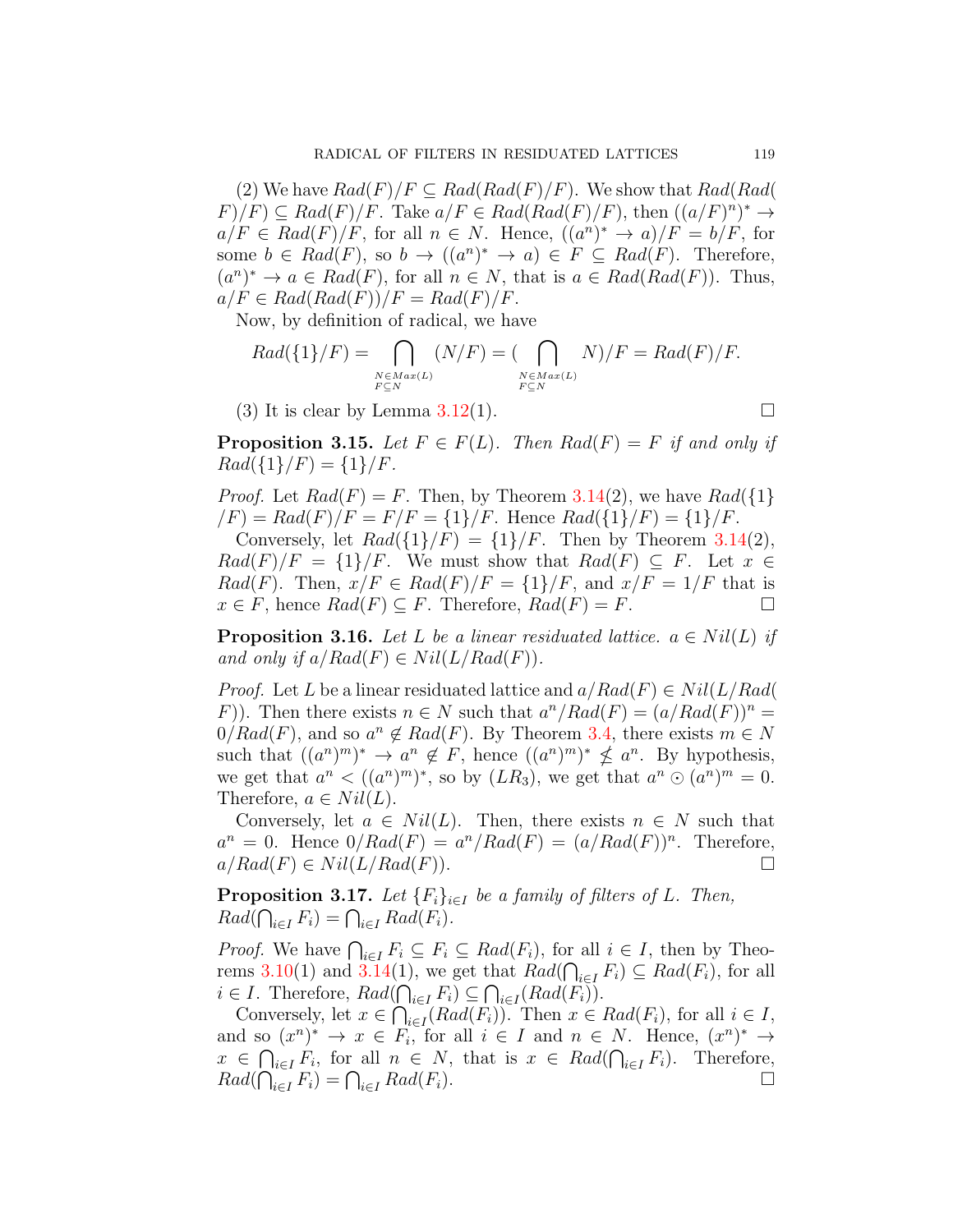**Theorem 3.18.** *Let*  $x \wedge x^* = 0$ *, for all*  $x \in L$ *. We have the following statements:*

- $(1)$   $Nil(L) = \{0\}.$
- (2) If *L* is a linear residuated lattice, then  $Rad(F) = \{x \in L : x^* =$ 0*}, for each proper filter F of L.*

*Proof.* (1) Suppose that there exists  $0 \neq x \in Nil(L)$ . So there is the smallest natural number *n* such that  $x^n = 0$ . Hence, by Proposition [2.1](#page-1-0), we get that  $x^{n-1} \leq x^*$ . On the other hand, we have  $x^{n-1} \leq x$ , so  $x^{n-1} \leq x^* \wedge x = 0$ . Hence,  $x^{n-1} = 0$ , which is a contradiction. Therefore, 0 is the only nilpotent element of *L*, i.e.  $Nil(L) = \{0\}.$ 

(2) Let  $x \in Rad(F)$ . Then, by Theorem [3.11\(](#page-6-1)4), we have  $((x^n)^*)^m =$ 0, for all  $n \in N$  and for some  $m \in N$ . So,  $(x^n)^* \in Nil(L)$ , for all  $n \in N$ . Thus by part (1), we get that  $x^* = 0$ .

Conversely, let  $x^* = 0$ . Then,  $0 = x^* \leq x^n$ , for all  $n \in N$ , and so  $x^* \to x^n = 1 \in F$ , for all  $n \in N$ . Hence,  $x \in Rad(F)$ , by Theorem  $3.4.$  $3.4.$ 

## 4. **Conclusion**

In this paper, we introduced the notion of the radical of a filter *F* in residuated lattices and we presented a characterization and many important properties of  $Rad(F)$ . We proved that if  $F \in PIF(L)$  or  $F \in \mathcal{O}F(L)$ , then  $Rad(F) = F$ . Finally, we proved that in linearly ordered residuated lattice, radical of all proper filters are equal.

In our future work, we are going to consider the notion of the radical of primary filters and try to define other types of filters in residuated lattices and other logical algebraic structures. We hope this work would serve as a foundation for further studies on the structure of residuated lattices and develop corresponding many-valued logical systems.

## **REFERENCES**

- <span id="page-9-1"></span>1. A. Ahadpanah and L. Torkzadeh, Normal filters in residuated lattice, *LE Matematiche* **70**(1) (2015), 81–92.
- <span id="page-9-3"></span>2. K. Blount and C. Tsinakis, The structure of residuated lattices, *Int. J. Algebra Comput.* **13**(4) (2003), 437–461.
- <span id="page-9-2"></span>3. A. Bourmand Saeid and M. Pourkhatoun, Obstinate filters in residuated lattices, *Bull. Math. Soc. Sci. Math. Roumanie* (2012), 413–422.
- <span id="page-9-4"></span>4. D. Bu¸sneag and D. Piciu, Residuated lattice of fractions relative to an *∧*-closed system, *Bull. Math. Soc. Sci. Math. Roumanie* (2006), 13–24.
- <span id="page-9-0"></span>5. D. Bu¸sneag and D. Piciu, Some types of filters in residuated lattice, *Soft Comput.* **18**(5) (2014), 825–837.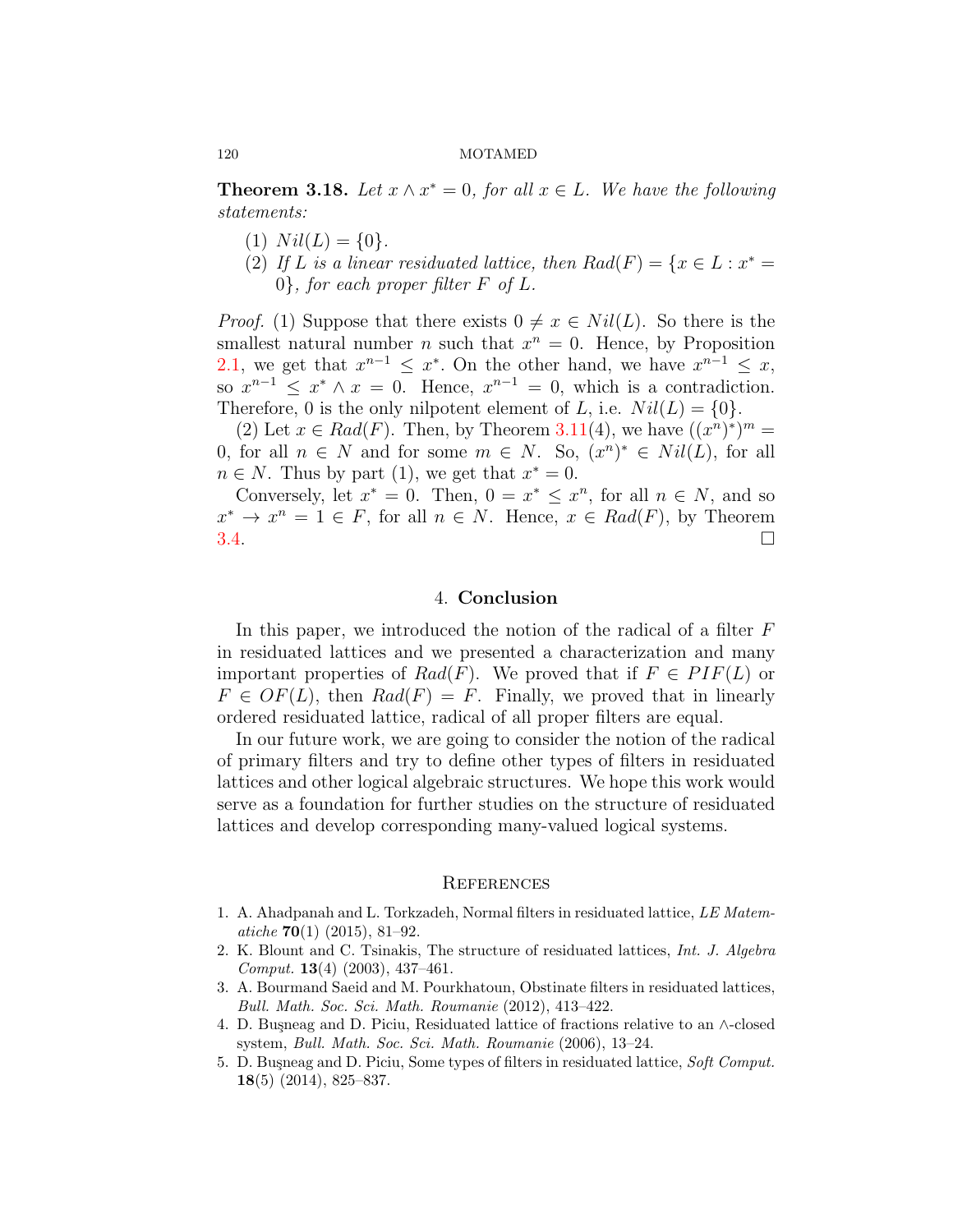- <span id="page-10-4"></span>6. H. Freytes, Injectives in residuated algebras, *Algebra Universalis* **51** (2004), 373– 393.
- <span id="page-10-1"></span>7. P. H´*a*jek, *Metamathematics Of Fuzzy Logic, Trends in Logic-Studia Logica Library*, Kluwer Academic Publishers, Dordrecht, 1998.
- <span id="page-10-3"></span>8. D. Piciu, *Algebras Of fuzzy Logic*, Universitaria, Craiova, 2007.
- <span id="page-10-2"></span>9. E. Turunen, Boolean deductive systems of *BL*-algebras, *Arch. Math. Log.* **40** (2001), 467–473.
- <span id="page-10-0"></span>10. M. Ward and R. P. Dilworth, Residuated lattices, *Trans. Am. Math. Soc.* **45** (1939), 335–354.

### **Somayeh Motamed**

Department of Mathematics, Bandar Abbas Branch, Islamic Azad University, Bandar Abbas, Iran.

Email: somayeh.motamed@iauba.ac.ir; s.motamed63@yahoo.com